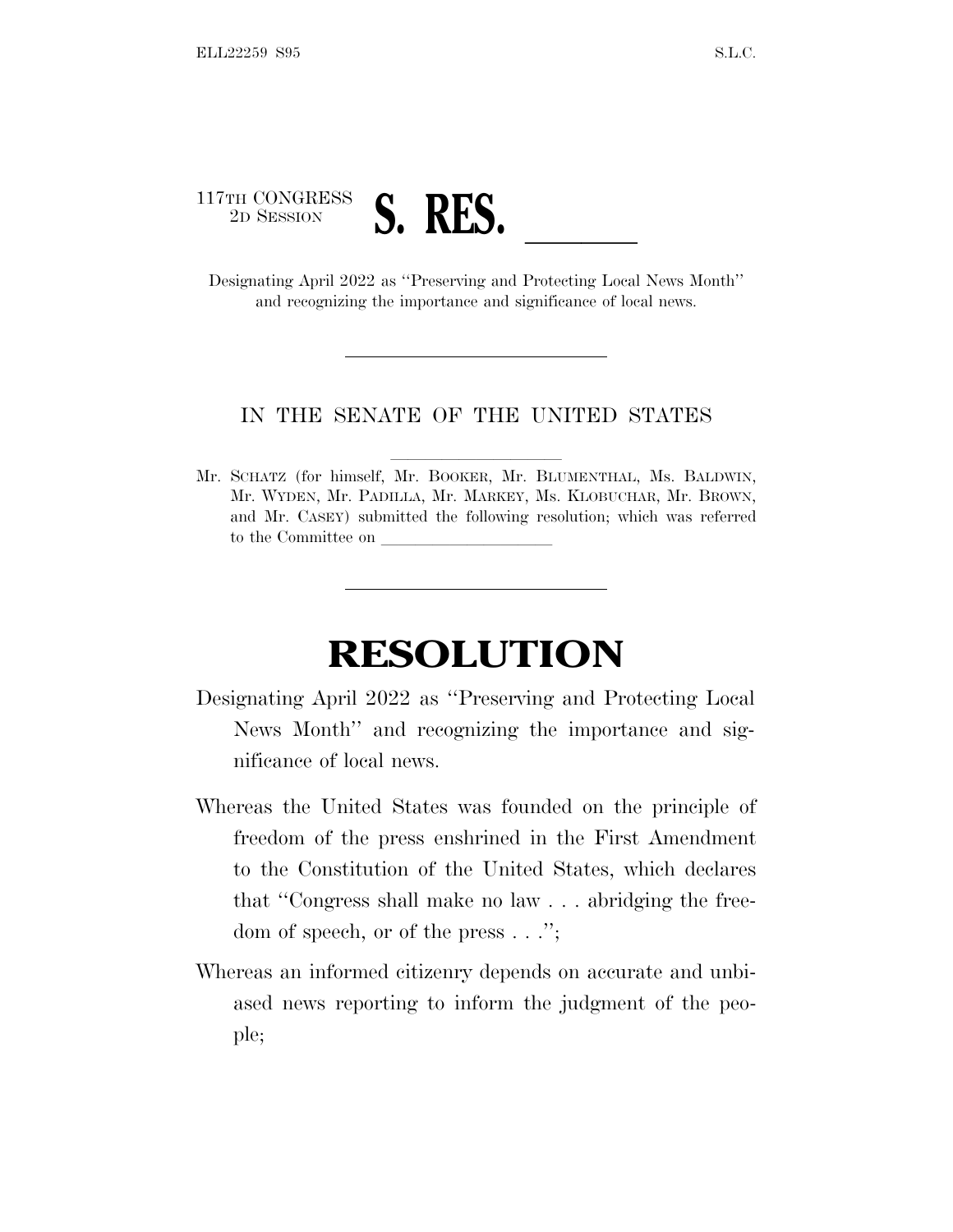- Whereas a robust, diverse, and sustainable local news presence leads to civic engagement and the buttressing of democratic norms and practices;
- Whereas local news serves as a necessary resource during the COVID-19 pandemic to provide communities with public health information and to inform communities about available services and support from Federal, State, local, Tribal, and territorial governments;
- Whereas published guidance from the Department of Homeland Security deemed journalists as essential critical infrastructure workers during the COVID-19 pandemic;
- Whereas the absence of local news outlets and investigative reporting allows local government corruption and corporate malfeasance to go unchecked;
- Whereas local journalists help combat disinformation by using their community knowledge and connections to debunk fraudulent or misleading content;
- Whereas local cable franchises routinely provide for public educational and government access channels on their systems, and those channels—

(1) offer vital local civic programming that informs communities;

(2) provide news and information not often available on other local broadcast channels or cable;

(3) supplement local journalism; and

(4) at times, are the only source for local news;

Whereas the people of the United States trust local news sources by a 2-to-1 margin;

Whereas, according to recent research—

(1) the United States has lost more than 2,100 local print outlets since 2004;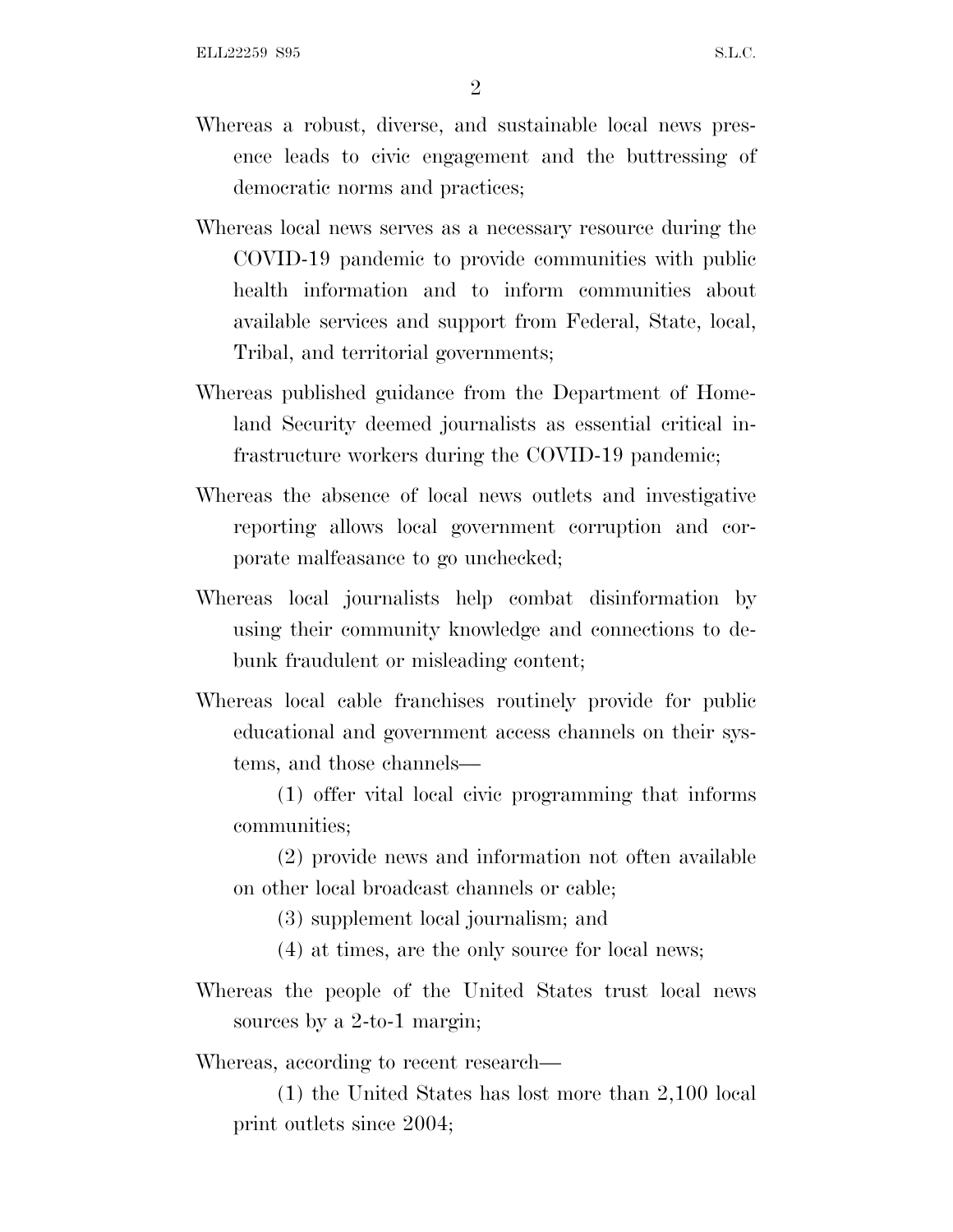3

(2) more than 200 counties in the United States have no newspaper at all, creating a news shortage for the 3,200,000 residents of those counties;

(3) of the remaining counties in the United States, more than  $\frac{1}{2}$ , or 1,528, have only 1 newspaper to cover populations ranging from under 1,000 to more than 1,000,000 residents;

(4) more than  $\frac{1}{2}$  of all United States newspapers have changed owners in the past decade, and, in 2018, only 25 companies owned 2 ⁄3 of all daily newspapers;

(5) of the surviving 6,700 newspapers in the United States, at least 1,000 qualify as ''ghost newspapers'', or newspapers with reporting and photography staffs that are so significantly reduced that they can no longer provide much of the breaking news or public service journalism that once informed readers about vital issues in their communities; and

(6) rural counties are among the counties most deeply impacted by the loss of local reporting, as more than 500 of the 2,100 newspapers that have closed or merged since 2004 are in rural counties;

- Whereas, while overall employment in newspaper, television, radio, and digital newsrooms dropped by roughly 26 percent, or 30,000 jobs, between 2008 and 2020, the plunge in newspaper newsrooms alone was much worse at 57 percent, or 40,000 jobs, in that same time period;
- Whereas the number of news employees in the radio broadcasting industry dropped by 22 percent between 2004 and 2020;
- Whereas beat reporting, meaning the day-to-day coverage of a particular field that allows a journalist to develop expertise and cultivate sources, has ceased to be a viable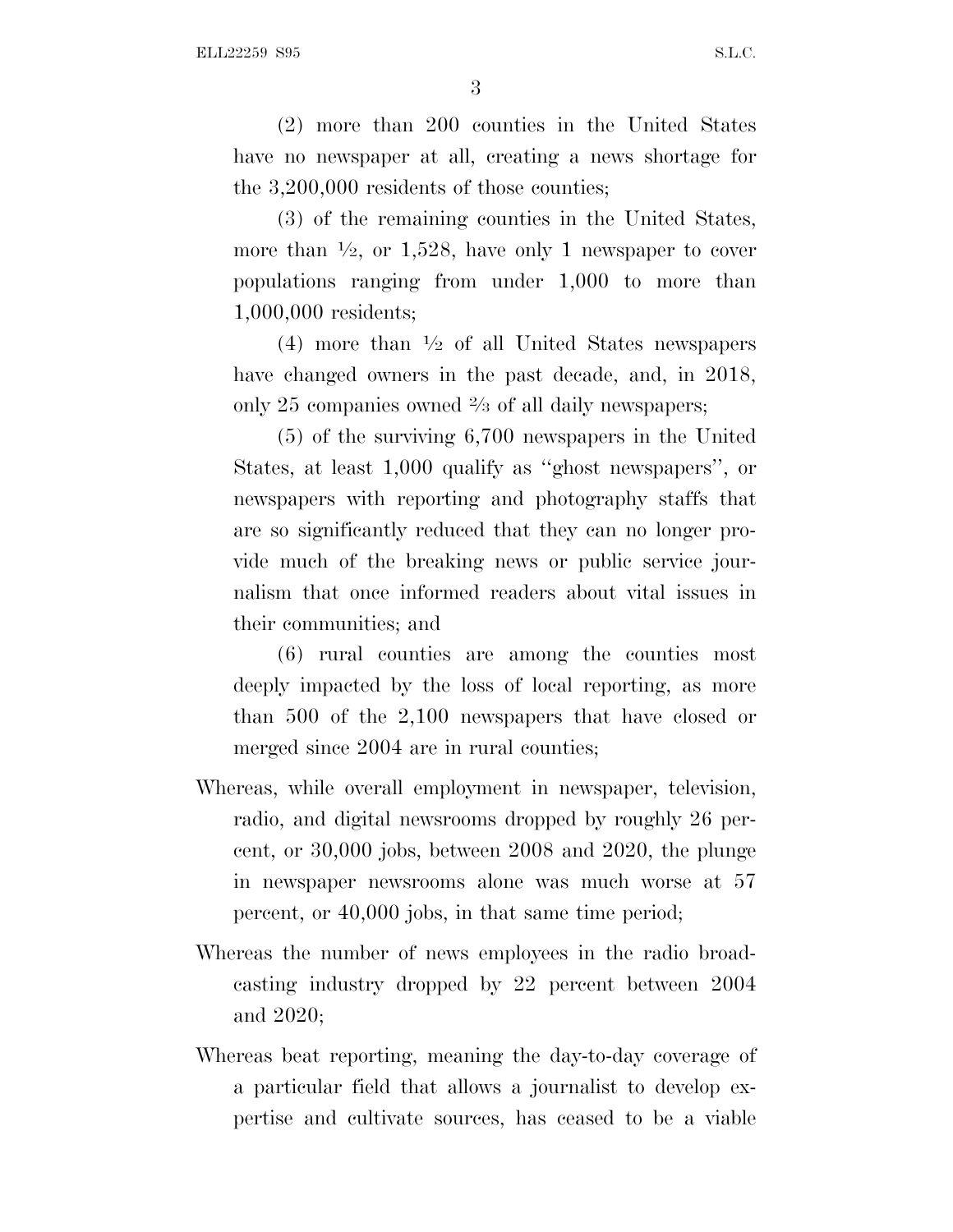ELL22259 S95 S.L.C.

4

career for would-be journalists due to the decimation of newsroom budgets;

- Whereas requests submitted under section 552 of title 5, United States Code (commonly referred to as ''Freedom of Information Act requests''), by local newspapers to local, State, and Federal agencies fell by nearly 50 percent between 2005 and 2010, demonstrating a significant drop in the extent to which local reporters request government records;
- Whereas newspapers alone lost more than \$35,000,000,000 in advertising revenue between 2004 and 2018;
- Whereas, in the second quarter of 2020, advertising revenue fell by a median of 24 percent for local television companies;
- Whereas the revenue of all-news radio stations dropped by 24 percent in 2020;
- Whereas there remains a significant gender disparity in newsroom employment, with women comprising approximately 1 ⁄3 of staff who are 30 years of age or older;
- Whereas women who are local television news anchors and reporters, especially women of color, are often subject to harassment and stalking;
- Whereas, across the United States, there are more than 200 newspapers published by and for Black readers, and, in recent years, many of those newspapers have seen—

(1) significant losses in advertising revenue as small businesses in their communities were forced to close; and

(2) circulation declines due to the closures of businesses in their communities;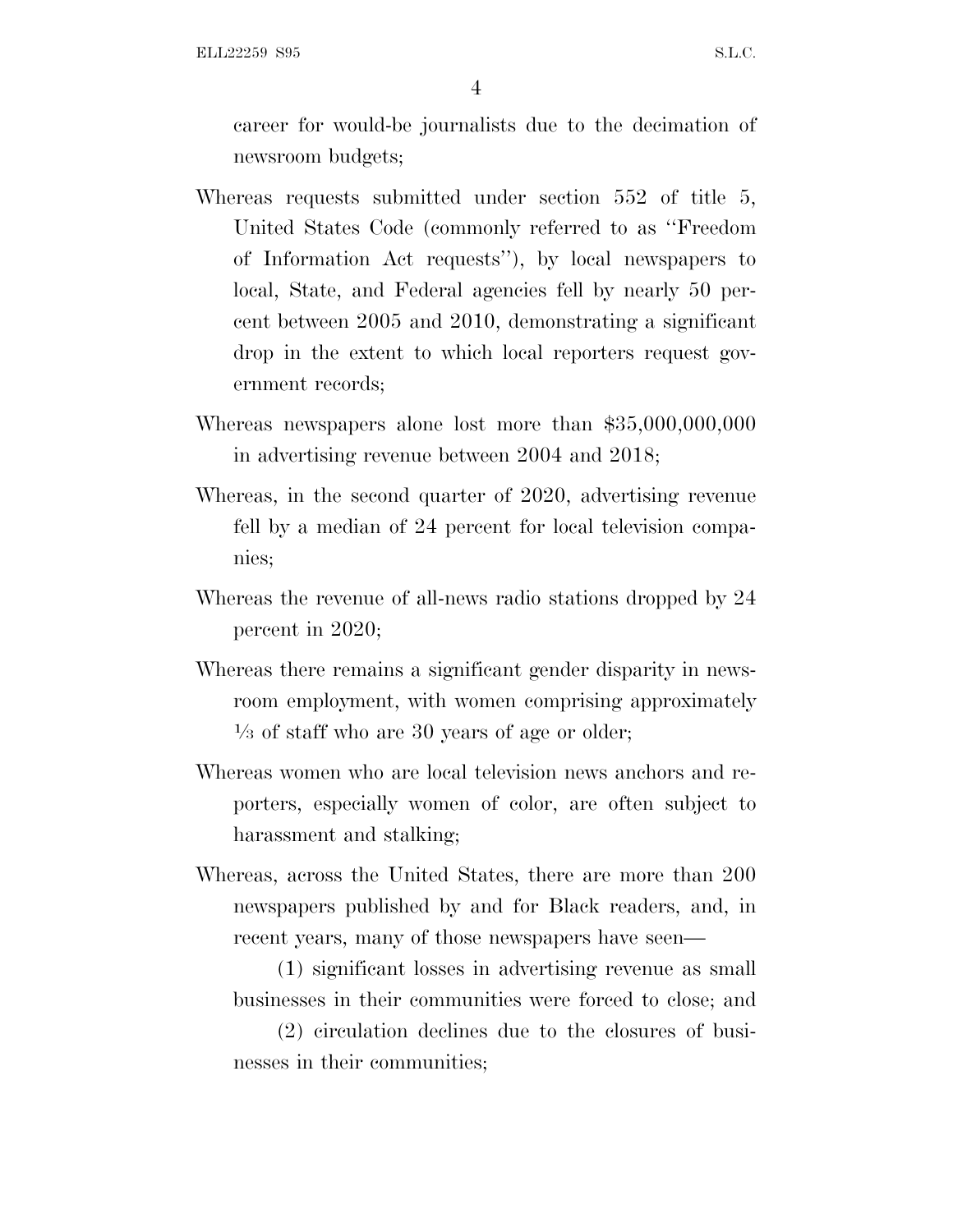5

- Whereas the number of Black journalists working at daily newspapers dropped by 40 percent between 1997 and 2014, more than for any other demographic group;
- Whereas the number of print media sources published by and for American Indian readers has shrunk dramatically in recent years, from 700 media outlets in 1998 to only 200 in 2018;
- Whereas Tribally-owned news outlets are often dependent on Tribal governments for funding, but most of those outlets lack the policy structure necessary to fully protect journalistic independence;
- Whereas a 2018 survey by the Native American Journalists Association found that 83 percent of respondents believed that Native press coverage of Tribal government affairs was sometimes, frequently, or always censored;
- Whereas there are more than 550 Latino news media outlets in the United States, which rely primarily on a declining advertising revenue base;
- Whereas the lack of local news impacts communities that speak languages other than English, which are often excluded from national media coverage;
- Whereas more than 100 local newsrooms have closed during the COVID-19 pandemic;
- Whereas 8 percent of surveyed local radio stations reported the COVID-19 pandemic ended their local news programs entirely;
- Whereas 30 percent of local television news stations reported budget cuts and staff reductions because of the COVID-19 pandemic;